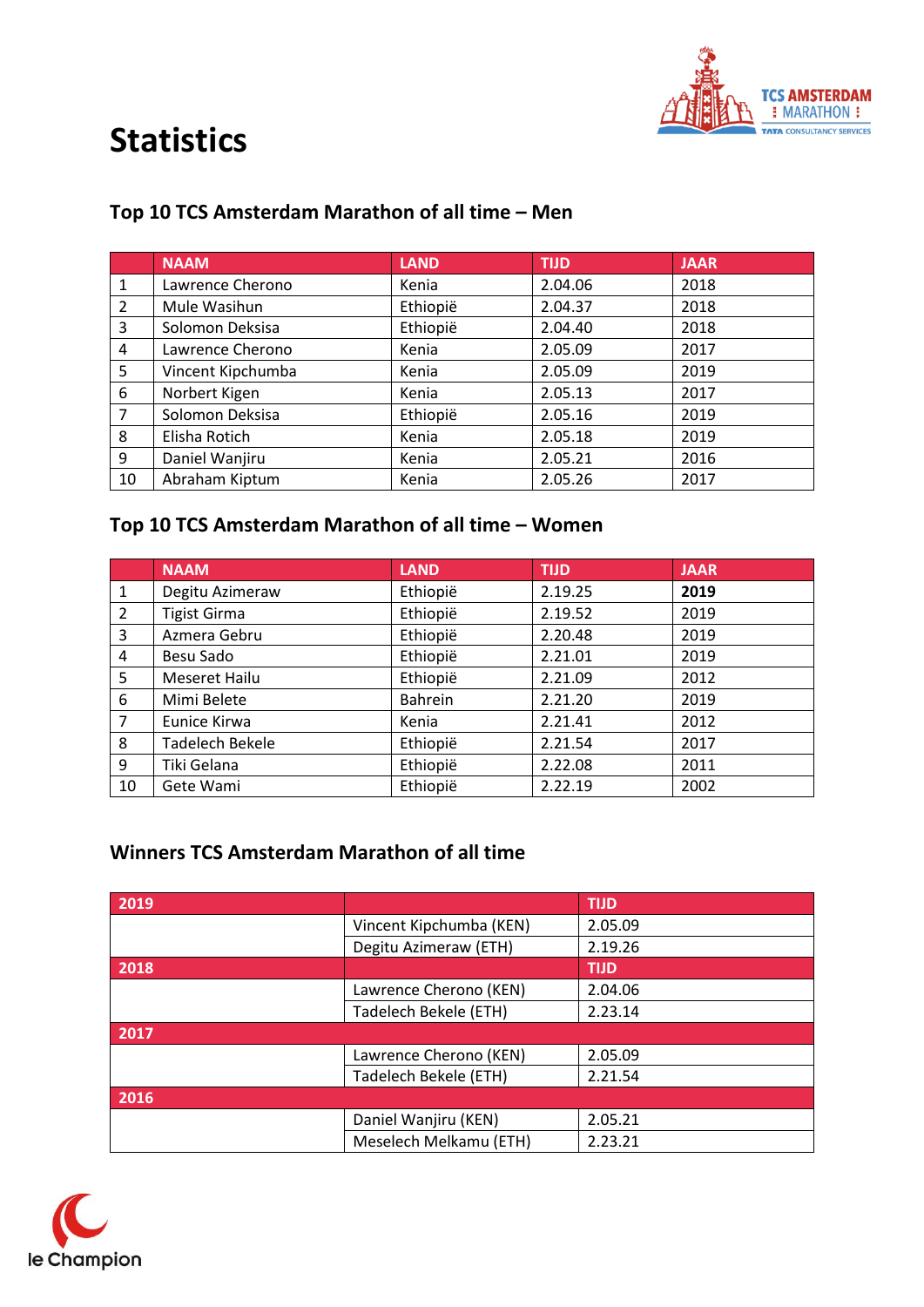

| 2015 |                               |             |
|------|-------------------------------|-------------|
|      | Bernard Kipyego (KEN)         | 2.06.19     |
|      | Joyce Chepkirui (KEN)         | 2.24.11     |
| 2014 |                               |             |
|      | Bernard Kipyego (KEN)         | 2.06.22     |
|      | <b>Betelhem Moges (ETH)</b>   | 2.28.35     |
| 2013 |                               |             |
|      | Wilson Chebet (KEN)           | 2.05.36     |
|      | Valentine Kipketer (KEN)      | 2.23.02     |
| 2012 |                               |             |
|      | Wilson Chebet (KEN            | 2.05.21     |
|      | Meserut Hailu (ETH)           | 2.21.09     |
| 2011 |                               |             |
|      | Wilson Chebet (KEN)           | 2.05.53     |
|      | Tiki Gelana (ETH)             | 2.22.08     |
| 2010 |                               | TIJD        |
|      | Getu Feleke (ETH)             | 2.05.44     |
|      | Alice Timbilil (ETH)          | 2.25.03     |
| 2009 |                               |             |
|      | Gilbert Yegon (KEN)           | 2.06.18     |
|      | Eyerusalem Kuma (ETH)         | 2.27.43     |
| 2008 |                               |             |
|      | Paul Kirui (KEN)              | 2.07.52     |
|      | Lydia Cheromei                | 2.25.57     |
| 2007 |                               |             |
|      | Emmanuel Mutai (KEN)          | 2.06.29     |
|      | Magdaline Chemjor (KEN)       | 2.28.16     |
| 2006 |                               |             |
|      | Solomon Bushendich (KEN)      | 2.08.52     |
|      | Rose Cheruiyot                | 2.28.26     |
| 2005 |                               |             |
|      | Haile Gebrselassie (ETH)      | 2.06.20     |
|      | Kutre Dulecha (ETH)           | 2.30.06     |
| 2004 |                               |             |
|      | Robert Cheboror (KEN)         | 2.06.23     |
|      | Helena Javornik (SLV)         | 2.27.33     |
| 2003 |                               |             |
|      | William Kipsang (KEN)         | 2.06.39     |
|      | Elena Sampaio (POR)           | 2.28.06     |
| 2002 |                               | <b>TIJD</b> |
|      | Benjamin Kimutai Kosgei (KEN) | 2.07.26     |
|      | Gete Wami (ETH)               | 2.22.19     |
| 2001 |                               |             |
|      | Driss El Himer (FR)           | 2.07.02     |
|      |                               |             |

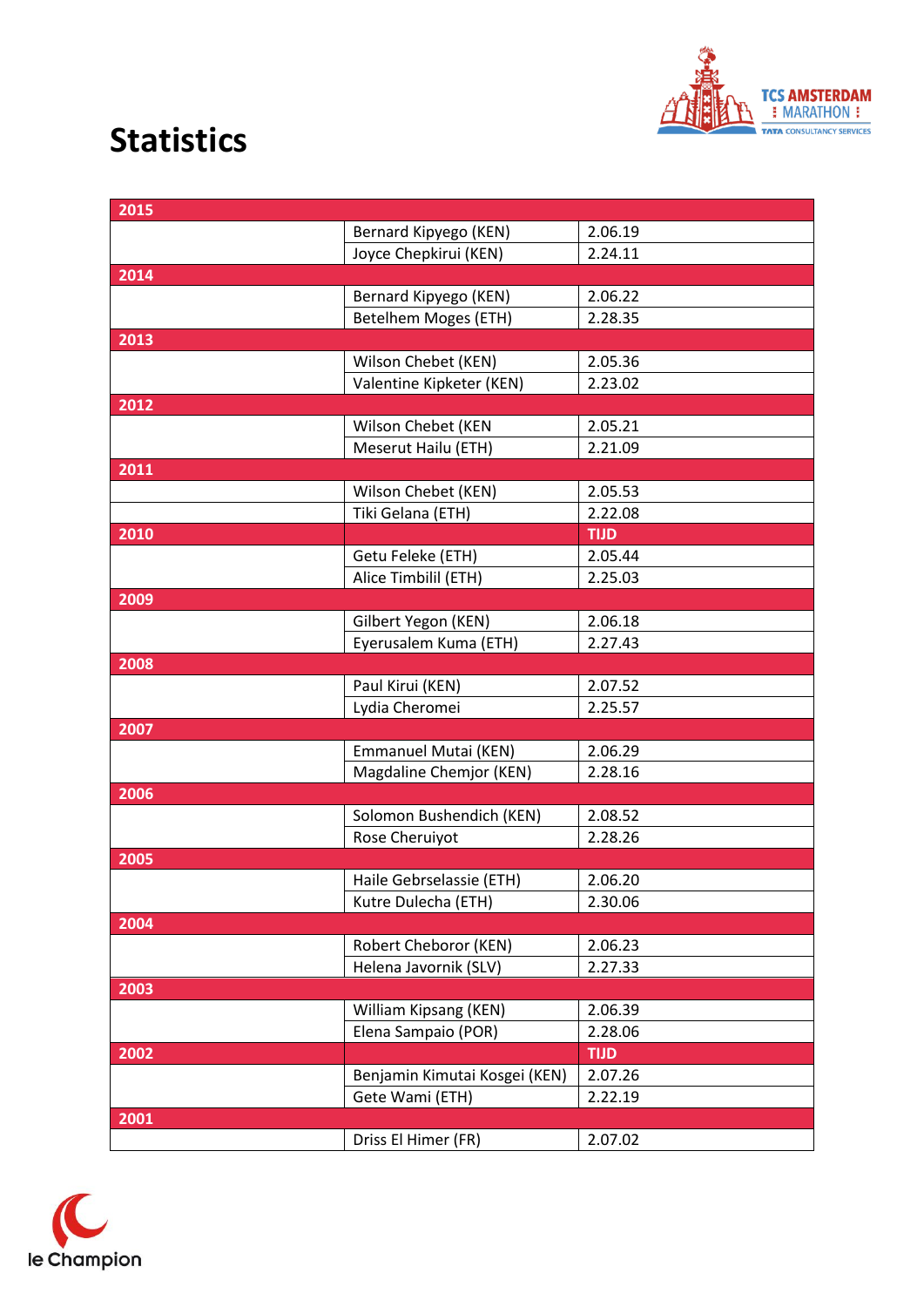

|      | Shitaye Gemechu (ETH)     | 2.28.40     |
|------|---------------------------|-------------|
| 2000 |                           |             |
|      | Javier Cortes (ESP)       | 2.08.57     |
|      | Abeba Tola (ETH)          | 2.29.54     |
| 1999 |                           |             |
|      | Fred Kiprop (KEN)         | 2.06.47     |
|      | Lornah Kiplagat (KEN)     | 2.25.29     |
| 1998 |                           |             |
|      | Sammy Korir (KEN)         | 2.08.13     |
|      | Catherina McKiernan (IRE) | 2.22.23     |
| 1997 |                           |             |
|      | Sammy Korir (KEN)         | 2.08.24     |
|      | Elfenesh Alemu (ETH)      | 2.37.37     |
| 1996 |                           | <b>TIJD</b> |
|      | Joseph Chebet (KEN)       | 2.10.57     |
|      | Nadezhda Ilyina (RUS)     | 2.34.35     |
| 1995 |                           |             |
|      | Hisayuki Okawa (JPN)      | 2.14.00     |
|      | Agnes Hijman (NED)        | 3.48.57     |
| 1994 |                           |             |
|      | Tesfaya Eticha (ETH)      | 2.15.56     |
|      | Barbara Kamp (NED)        | 2.51.57     |
| 1993 |                           |             |
|      | Kenichi Suzuki (JPN)      | 2.11.56     |
|      | Yoshiko Yamamoto (JPN)    | 2.29.12     |
| 1992 |                           |             |
|      | Innocencio Miranda (MEX)  | 2.14.58     |
|      | Paulina Grigorenko (RUS)  | 2.50.41     |
| 1991 |                           |             |
|      | Tesfaya Tafa (ETH)        | 2.13.26     |
|      | Mieke Hombergen (NED)     | 2.41.14     |
| 1990 |                           |             |
|      | Zerehune Gizaw (ETH)      | 2.11.52     |
|      | Renata Kokowska (POL)     | 2.35.31     |
| 1989 |                           |             |
|      | Gerard Nijboer (NED)      | 2.13.52     |
|      | Gabriela Gorzynska (POL)  | 2.47.16     |
| 1988 |                           |             |
|      | Gerard Nijboer (NED)      | 2.12.38     |
|      | Elena Murgoci (ROM)       | 2.41.56     |
| 1987 |                           |             |
|      | John Burra (TAN)          | 2.12.40     |
|      | Adriana Andreescu (ROM)   | 2.36.21     |
| 1986 |                           |             |

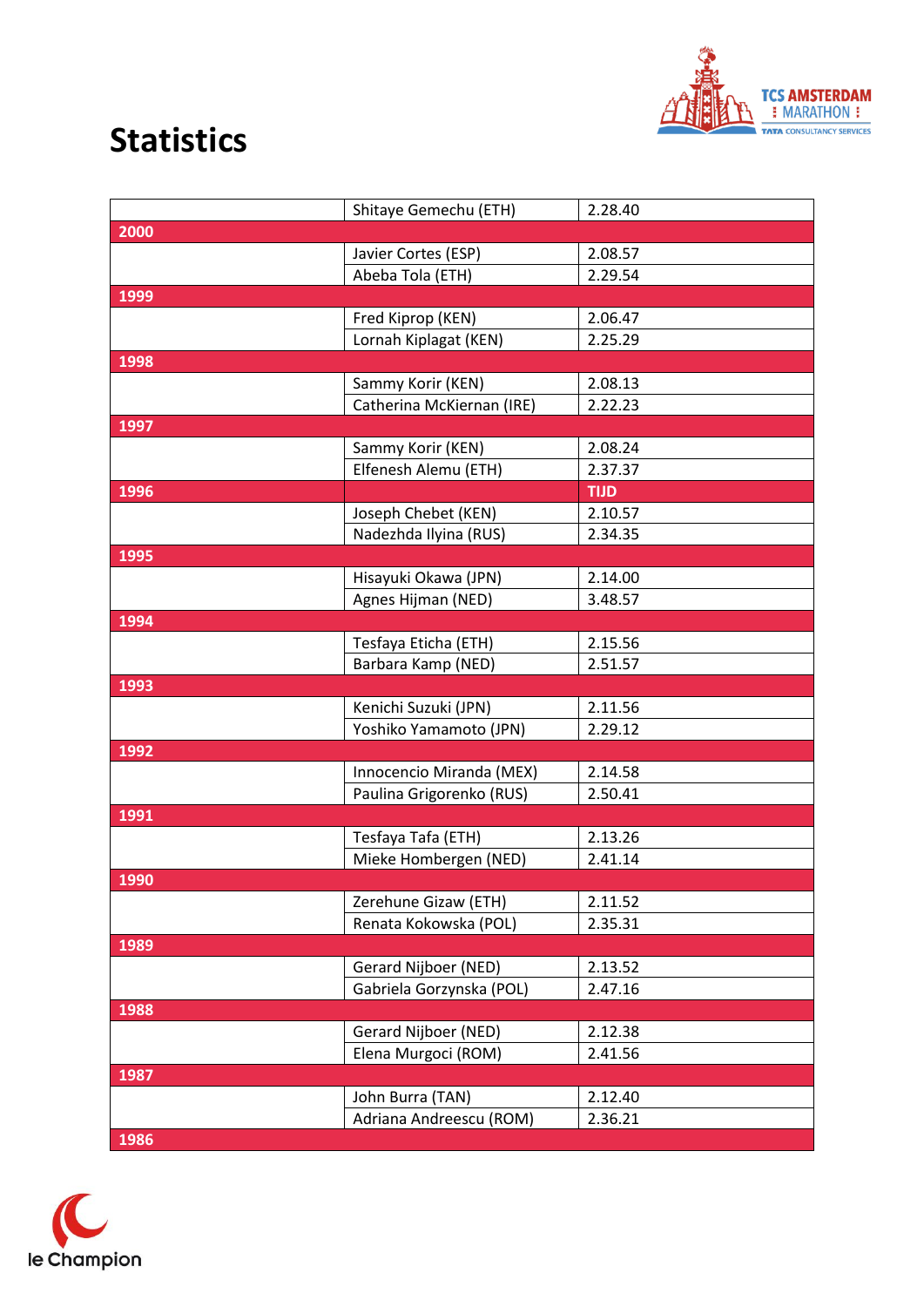

|      | Willy van Huylenbroeck (BEL) | 2.14.46 |
|------|------------------------------|---------|
|      | Teresa Kidd (IRE)            | 2.46.18 |
| 1985 |                              |         |
|      | Jos Reveyn (BEL)             | 2.19.24 |
|      | Carolien Lucas (NED)         | 2.47.11 |
| 1984 |                              |         |
|      | Gerard Nijboer (NED)         | 2.14.28 |
|      | Eefje Van Wissen (NED)       | 2.42.15 |
| 1983 |                              |         |
|      | Cor Vriend (NED)             | 2.13.41 |
|      | Antonia Ladanyne (HUN)       | 3.42.47 |
| 1982 |                              |         |
|      | Cor Vriend (NED)             | 2.12.15 |
|      | Annie van Stiphout (NED)     | 2.37.28 |
| 1981 |                              |         |
|      | Ferenc Szekeres (HUN)        | 2.18.11 |
|      | Marja Wokke (NED)            | 2.43.38 |
| 1980 |                              |         |
|      | Gerard Nijboer (NED)         | 2.09.01 |
|      | Marja Wokke (NED)            | 2.40.15 |
| 1979 |                              |         |
|      | Ferenc Szekeres (HUN)        | 2.14.46 |
|      | Marianne Nieuwenhuis (NED)   | 3.22.45 |
| 1978 |                              |         |
|      | Geen wedstrijd               |         |
| 1977 |                              |         |
|      | <b>Bill Rodgers (USA)</b>    | 2.12.47 |
|      | Plonie Scheringa (NED)       | 3.28.24 |
| 1976 |                              |         |
|      | Karel Lismont (BEL)          | 2.18.48 |
|      | Corrie Konings (NED)         | 3.24.31 |
| 1975 |                              |         |
|      | Joergen Jensen (DAN)         | 2.16.51 |
|      | Plonie Scheringa (NED)       | 3.13.38 |